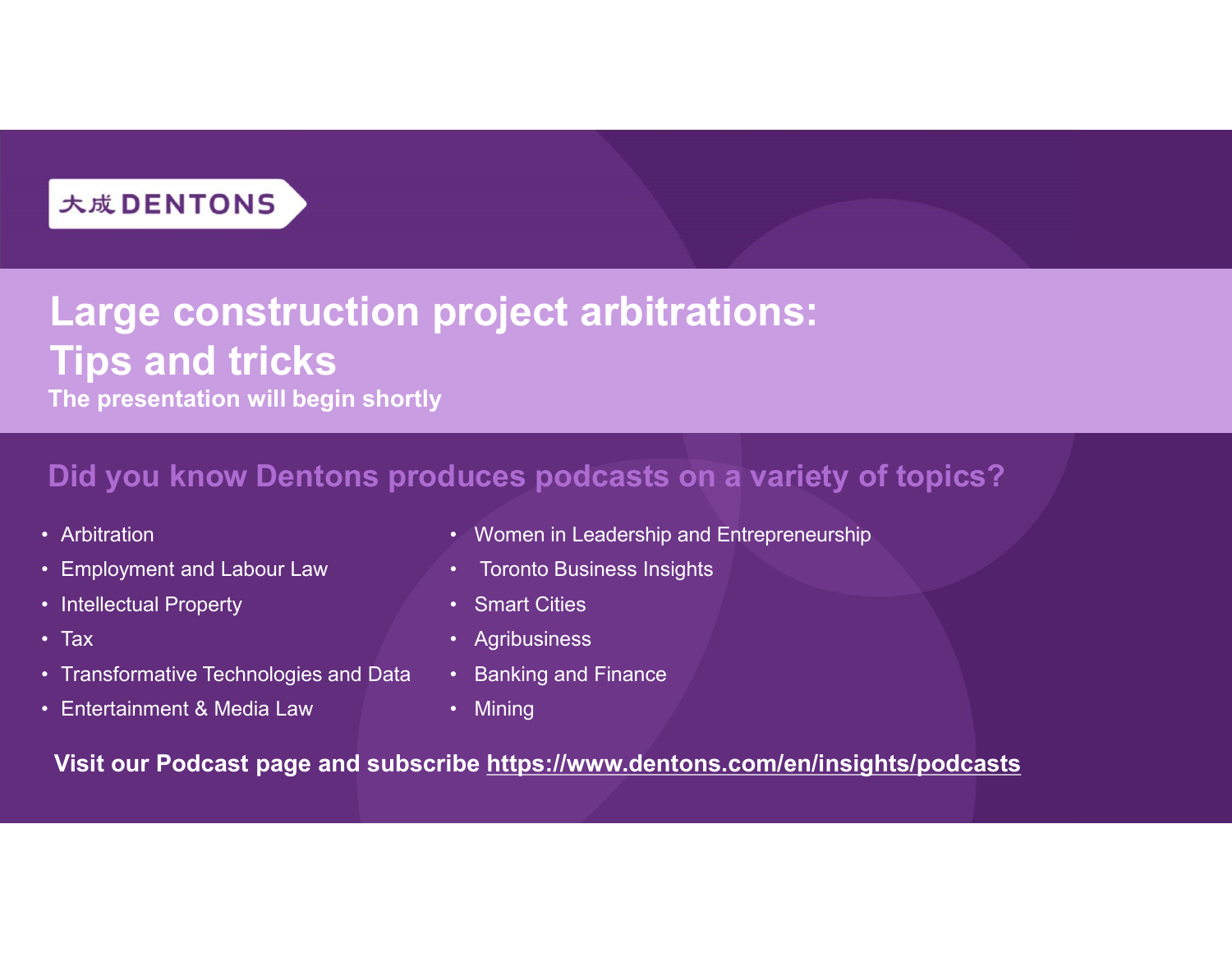# We also have blogs in various areas We also have<br>
various<br>
Fax Litigation<br>
Commercial Real Estate<br>
Commercial Litigation **Example 19 Separative Technologies and Data • Transformative Technologies and Data**<br>• Transformative Technologies and Data<br>• Entertainment & Media<br>• Mining

- 
- 
- Insurance • Regulatory
- 
- Venture Technology
- Insurance<br>• Regulatory Co<br>• Venture Technology Co<br>• Drone Regulation Tra<br>• Employment and Labour Employment and Labour Employment and Labour Mir
- Insurance<br>• Regulatory Co<br>• Venture Technology Co<br>• Drone Regulation Tra<br>• Employment and Labour Frivacy and Cybersecurity Mir<br>• Technology, New Media and IP Litigation Do • Insurance<br>• Regulatory<br>• Venture Technology<br>• Drone Regulation<br>• Employment and Labour<br>• Privacy and Cybersecurity<br>• Technology, New Media and IP Litigation<br>• Canadian Occupational Health & Safety • Insurance<br>
• Regulatory<br>
• Venture Technology<br>
• Venture Technology<br>
• Drone Regulation<br>
• Employment and Labour<br>
• Employment and Labour<br>
• Privacy and Cybersecurity<br>
• Technology, New Media and IP Litigation<br>
• Canadia
- 
- 
- 
- 
- We also have<br>• Tax Litigation<br>• Commercial Real Estate<br>• Commercial Litigation<br>• Transformative Technologies and Data We also have<br>
• Tax Litigation<br>
• Commercial Real Estate<br>
• Commercial Litigation<br>
• Transformative Technologies and Data<br>
• Entertainment & Media We also have various<br>• Tax Litigation<br>• Commercial Real Estate<br>• Commercial Litigation<br>• Transformative Technologies and Data<br>• Entertainment & Media<br>• Mining<br>• Doing Business in Canada We also have<br>
various<br>
• Tax Litigation<br>
• Commercial Real Estate<br>
• Commercial Litigation<br>
• Transformative Technologies and Data<br>
• Entertainment & Media<br>
• Mining<br>
• Doing Business in Canada We also hav<br>
• Tax Litigation<br>
• Commercial Real Estate<br>
• Commercial Litigation<br>
• Transformative Technologies and Data<br>
• Entertainment & Media<br>
• Mining<br>
• Doing Business in Canada
- 
- 
- 

• Insurance<br>
• Regulatory<br>
• Venture Technology<br>
• Drone Regulation<br>
• Employment and Labour<br>
• Employment and Labour<br>
• Transfor<br>
• Transfor<br>
• Transfor<br>
• Transfor<br>
• Cennology, New Media and IP Litigation<br>
• Cennology,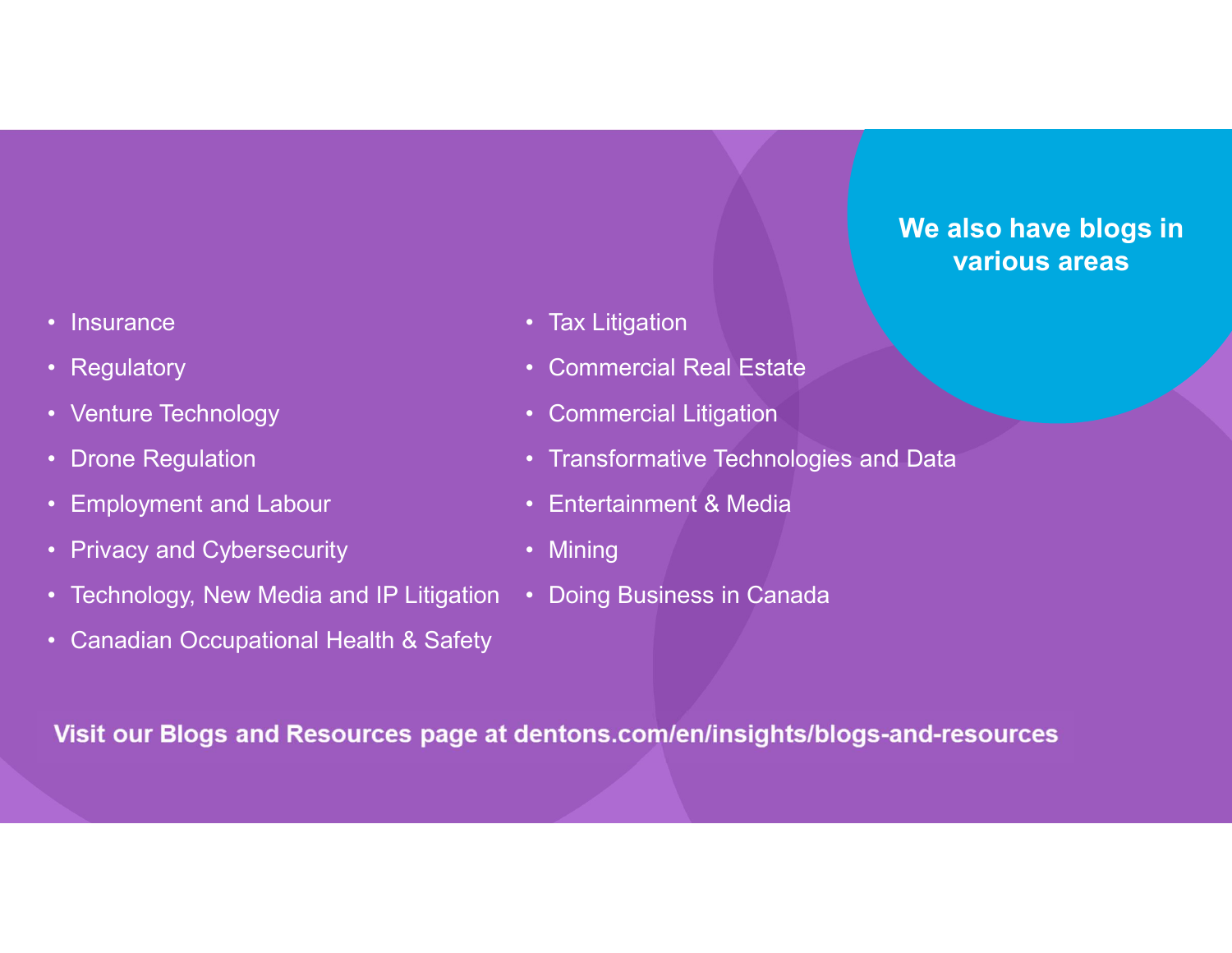

# Large construction project arbitrations: Tips and tricks Example Construction project arbitrips and tricks<br>
Alim Khamis Michael S. Sestito



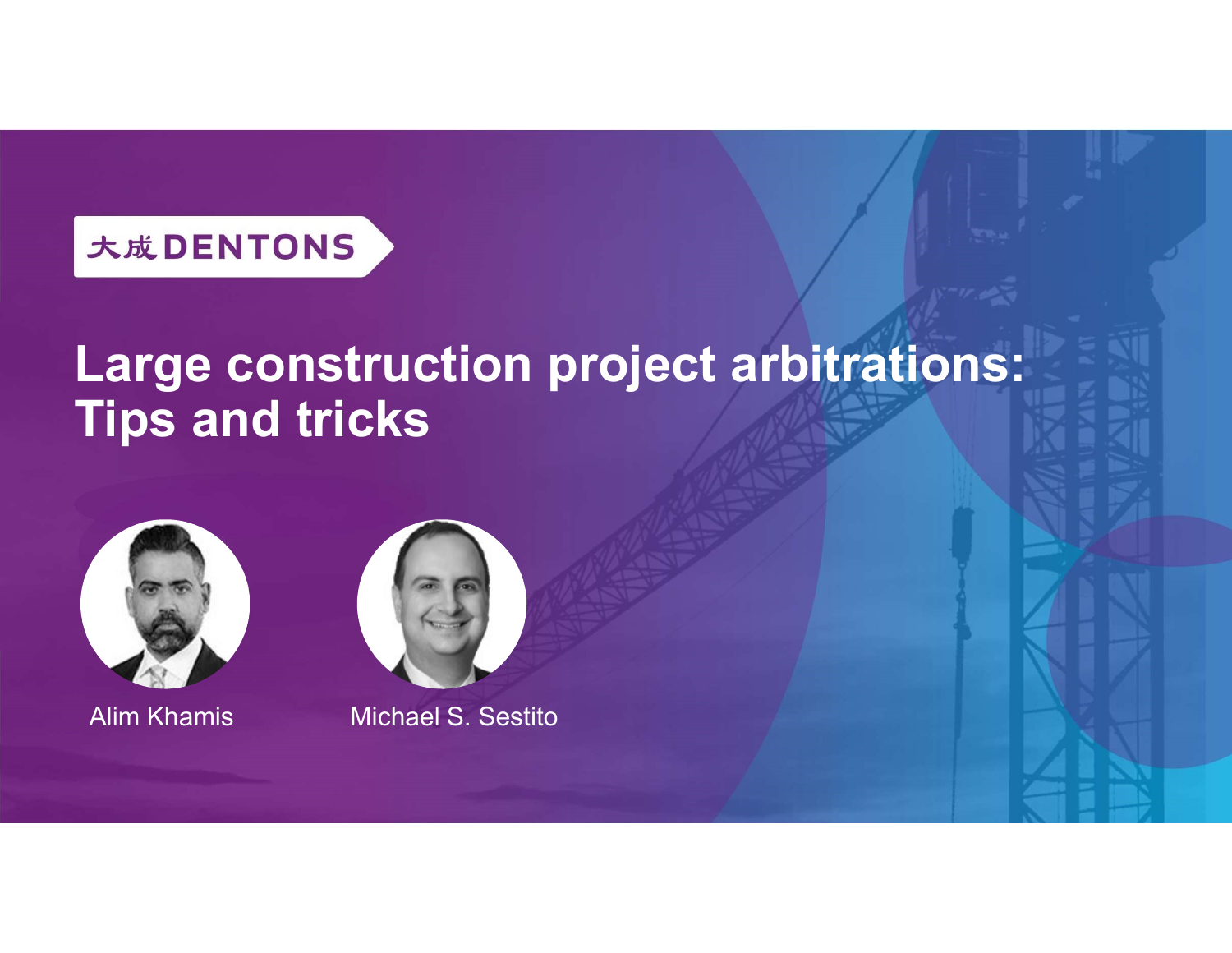### Before the Notice to Arbitrate Key Considerations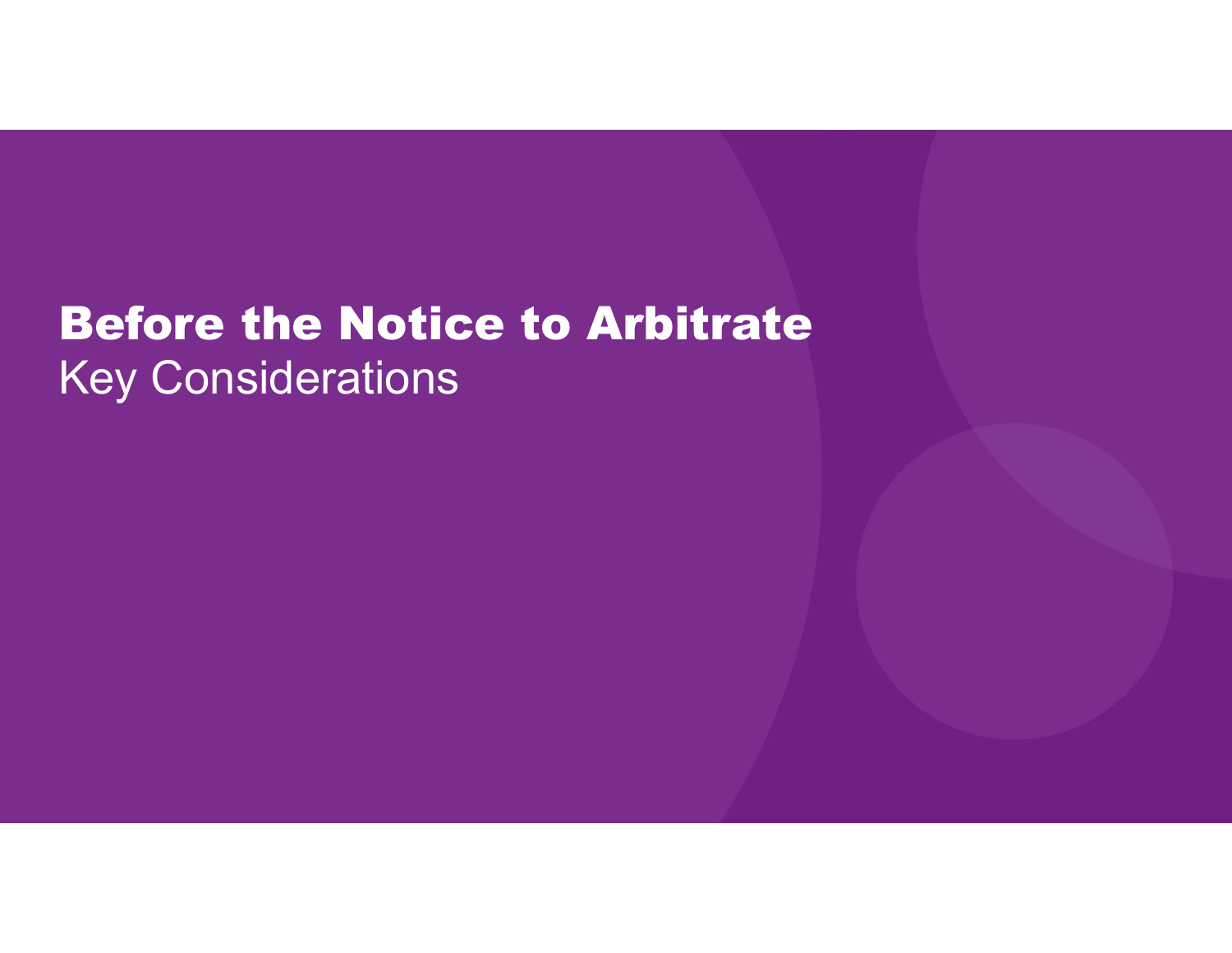# **spute Resolution Procedure**<br>• What does your Dispute Resolution Procedure say?<br>• Understand and follow it – is it mandatory or permissive?<br>• Tiered Dispute Resolution: expert determination, mediation, litigal **spute Resolution Procedure**<br>• What does your Dispute Resolution Procedure say?<br>• Understand and follow it – is it mandatory or permissive?<br>• Tiered Dispute Resolution: expert determination, mediation, litigation or arbitr Dispute Resolution Procedure

- 
- 
- 
- What does your Dispute Resolution: Procedure say?<br>• Understand and follow it is it mandatory or permissive?<br>• Tiered Dispute Resolution: expert determination, mediation, litigation or arbitration<br>• Consider whether it **spute Resolution Procedure**<br>• What does your Dispute Resolution Procedure say?<br>• Tered Dispute Resolution: expert determination, mediation, litigation or arbitration<br>• Consider whether it is useful to agree a process abov allow flexibility to negotiate • Tiered Dispute Resolution: expert determination, mediation, litigation or arbitration<br>
↑ Consider whether it is useful to agree a process above and beyond the dispute resolution procedure to<br>
allow flexibility to negoti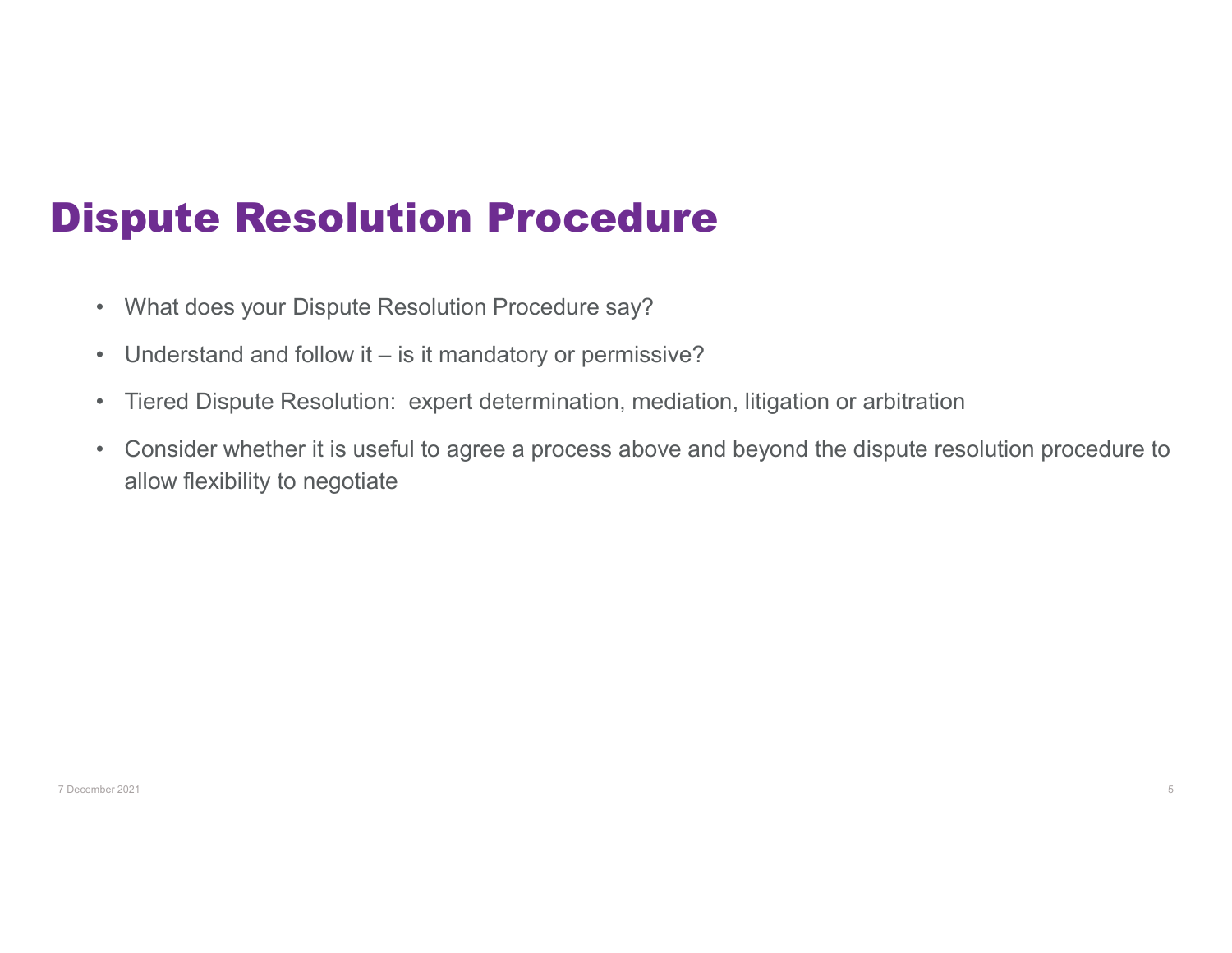#### Forum

- 
- Forum<br>• Governing Law?<br>• Forum (arbitration or litigation)? Forum<br>• Governing Law?<br>• Forum (arbitration or litigation)?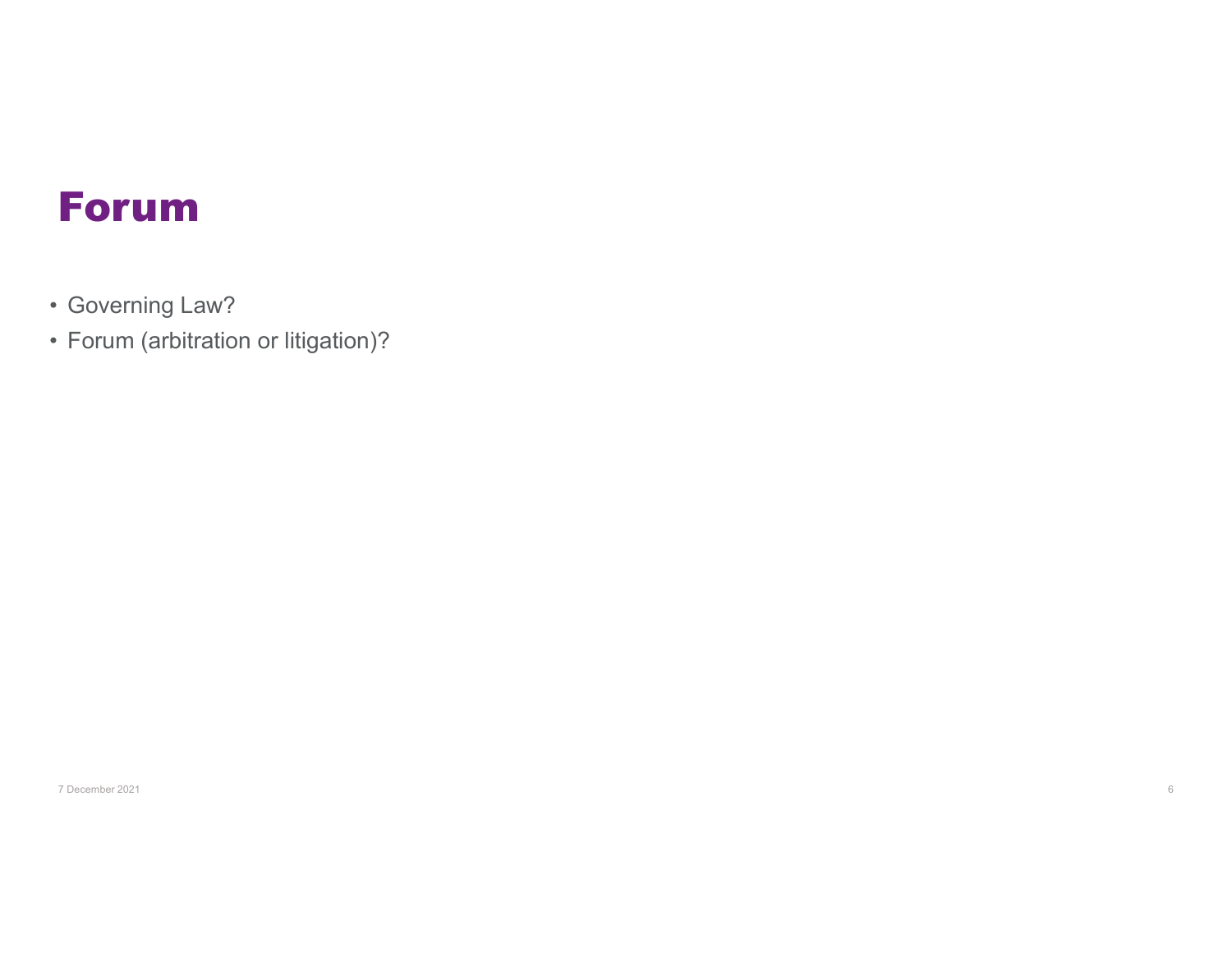## External Counsel<br>• When should you retain external counsel?<br>• Considerations include:<br>• interim merits advice – understand strengths and weaknesse External Counsel<br>• When should you retain external counsel?<br>• Considerations include:<br>• interim merits advice – understand strengths and weal<br>• strategic advice to avoid litigation<br>• preparation for litigation External Counsel<br>
When should you retain external counsel?<br>
Considerations include:<br>
• interim merits advice – understand strengths and weakn<br>
• strategic advice to avoid litigation<br>
• preparation for litigation<br>
• appoint External Counsel<br>
When should you retain external counsel?<br>
Considerations include:<br>
• interim merits advice – understand strengths and weakn<br>
• strategic advice to avoid litigation<br>
• preparation for litigation<br>
• appoint **External Counsel**<br>
When should you retain external counsel?<br>
Considerations include:<br>
• interim merits advice – understand strengths and weaknesses before you<br>
• strategic advice to avoid litigation<br>
• preparation for lit External Counsel

- 
- 
- **External Counsel<br>• When should you retain external counsel?**<br>• interim merits advice understand strengths and weaknesses before you start proceedings<br>• strategic advice to avoid litigation<br>• preparation for litigation<br>•
- 
- 
- The content and the content of the content of the content of the content of the content of the content of the content of the content of the content of the content of the content of the content of the content of the content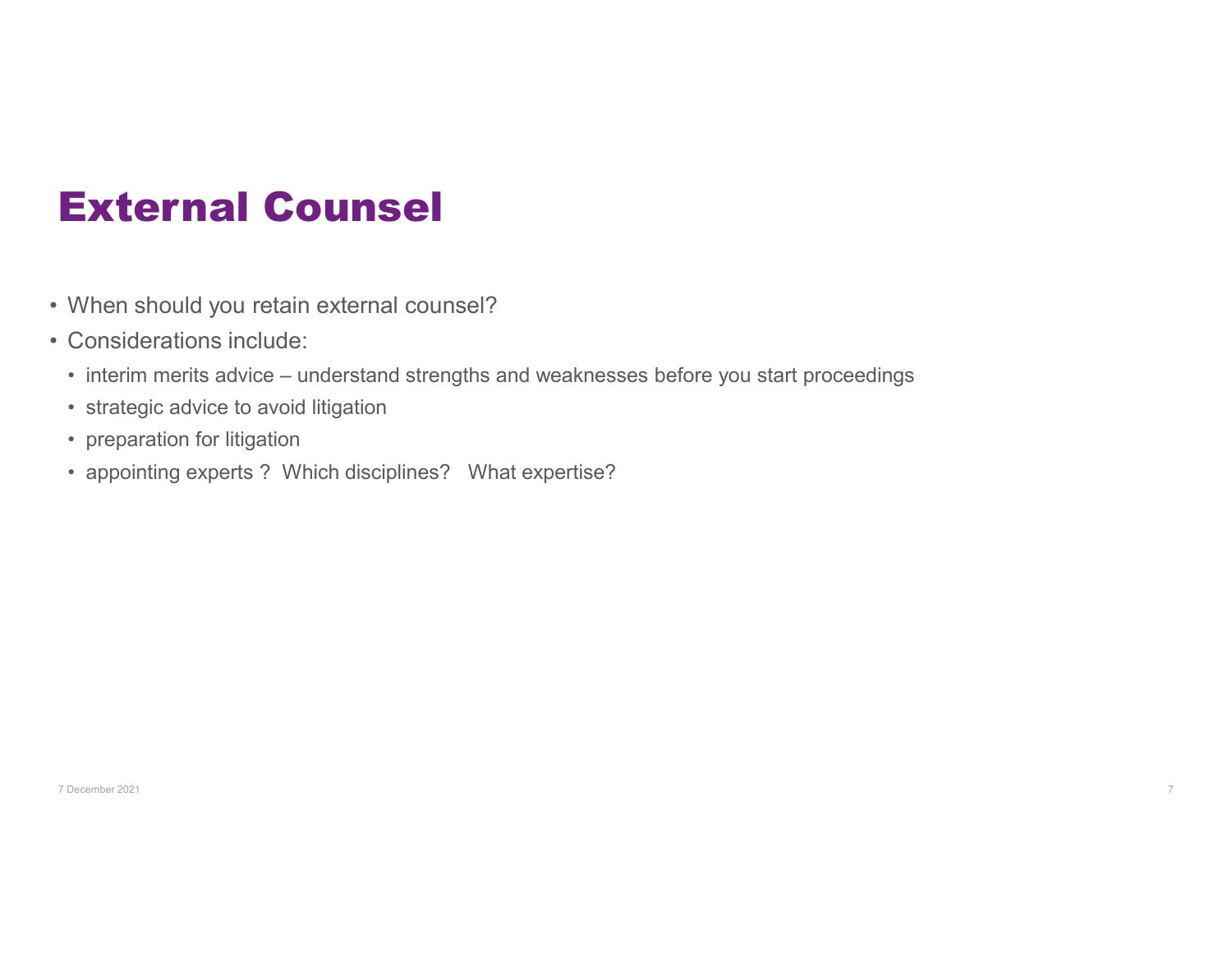# **Project Knowledge<br>
• Dramatis Personae<br>
• Retention of witnesses: key executives<br>
• Project Team: "boots on the ground" Project Knowledge**<br> **Dramatis Personae**<br>• Retention of witnesses: key executives<br>• Project Team: "boots on the ground" • Project Knowledge<br>• Retention of witnesses: key executives<br>• Project Team: "boots on the ground"<br>• Document Retention<br>• Project Database (e.g. Aconex)<br>• Document Custodians<br>• Litigation Holds<br>• Legal/Limited Access Datab Project Knowledge

- -
- 

- 
- 
- Document Retention<br>
 Project Database (e.g. Aconex)<br>
 Document Custodians<br>
 Other messages/texts/communications<br>
 Litigation Holds<br>
 Legal/Limited Access Database<br>
 Cesseter 2021
- 
-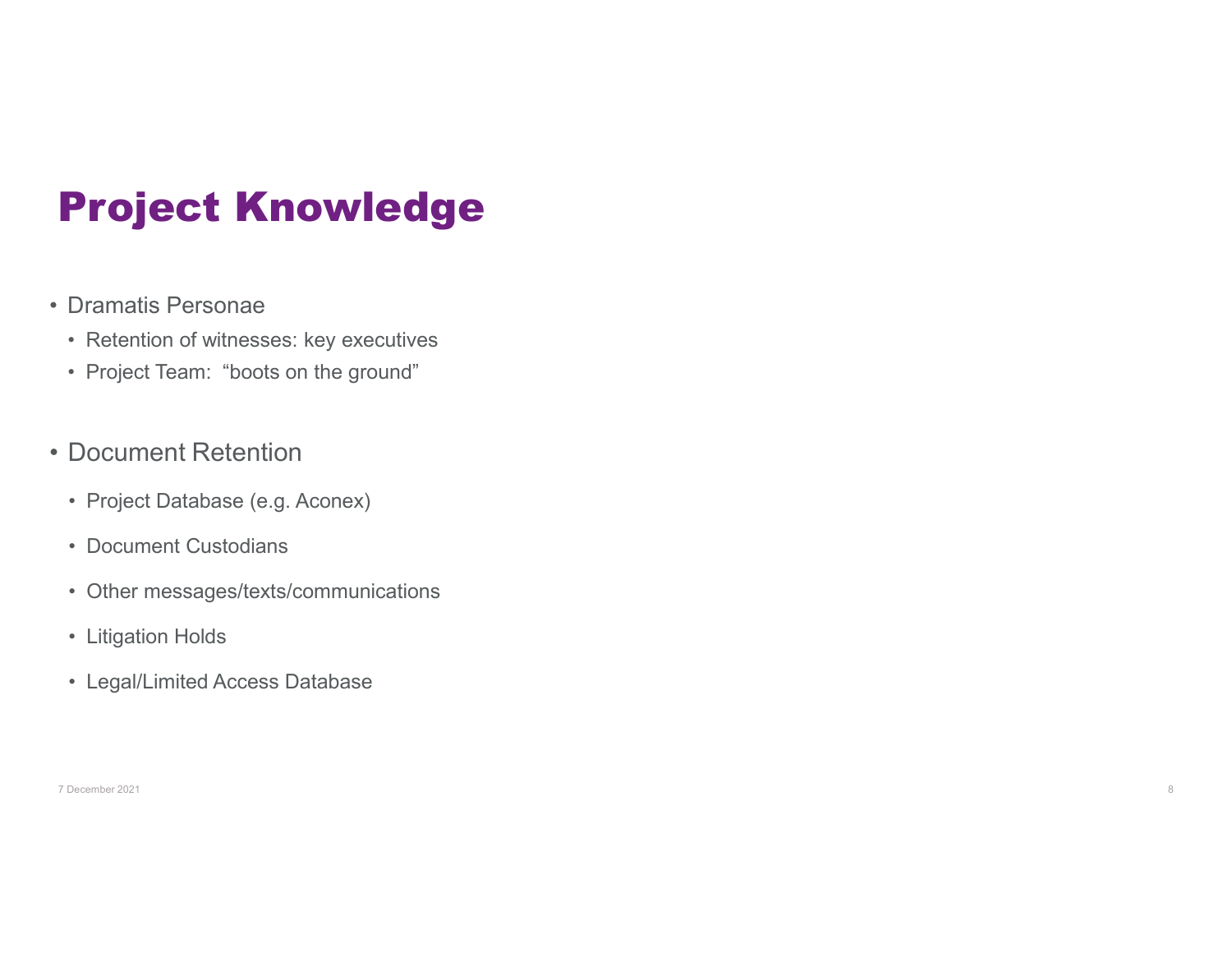#### Claims Preparation

- 
- **Claims Preparation**<br>• Considering appointing claims consultants to assist with claims preparation<br>• Resource Management how do you continue with the project and manage claims simultaneously? **Claims Preparation**<br>• Considering appointing claims consultants to assist with claims preparation<br>• Resource Management – how do you continue with the project and manage claims simultaneously?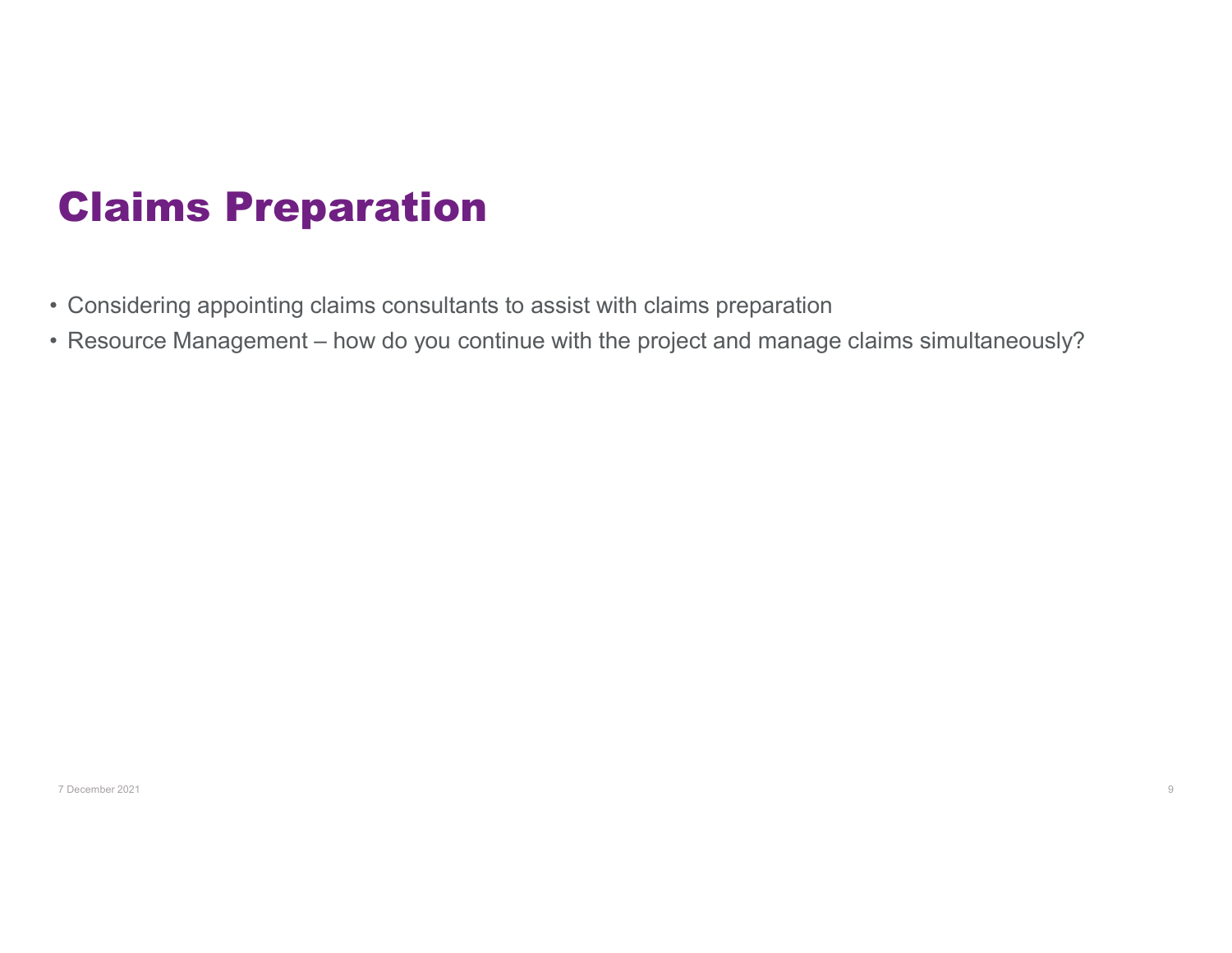#### Key Issues

- 
- **Key Issues**<br>• Think about the purpose of starting proceedings<br>• What do you want to achieve (aside from winning!)?<br>• Develop a litigation budget (consider time and cost) **Key Issues**<br>• Think about the purpose of starting proceedings<br>• What do you want to achieve (aside from winning!)?<br>• Develop a litigation budget (consider time and cost)<br>• What is your risk appetite? **Key Issues**<br>• Think about the purpose of starting proceedings<br>• What do you want to achieve (aside from winning!)?<br>• Develop a litigation budget (consider time and cost)<br>• What is your risk appetite? **Key Issues**<br>• Think about the purpose of starting proceedings<br>• What do you want to achieve (aside from winning!<br>• Develop a litigation budget (consider time and cos<br>• What is your risk appetite?
- 
- $20000p$  a highador badget (consider time and cost)<br>What is your risk appetite?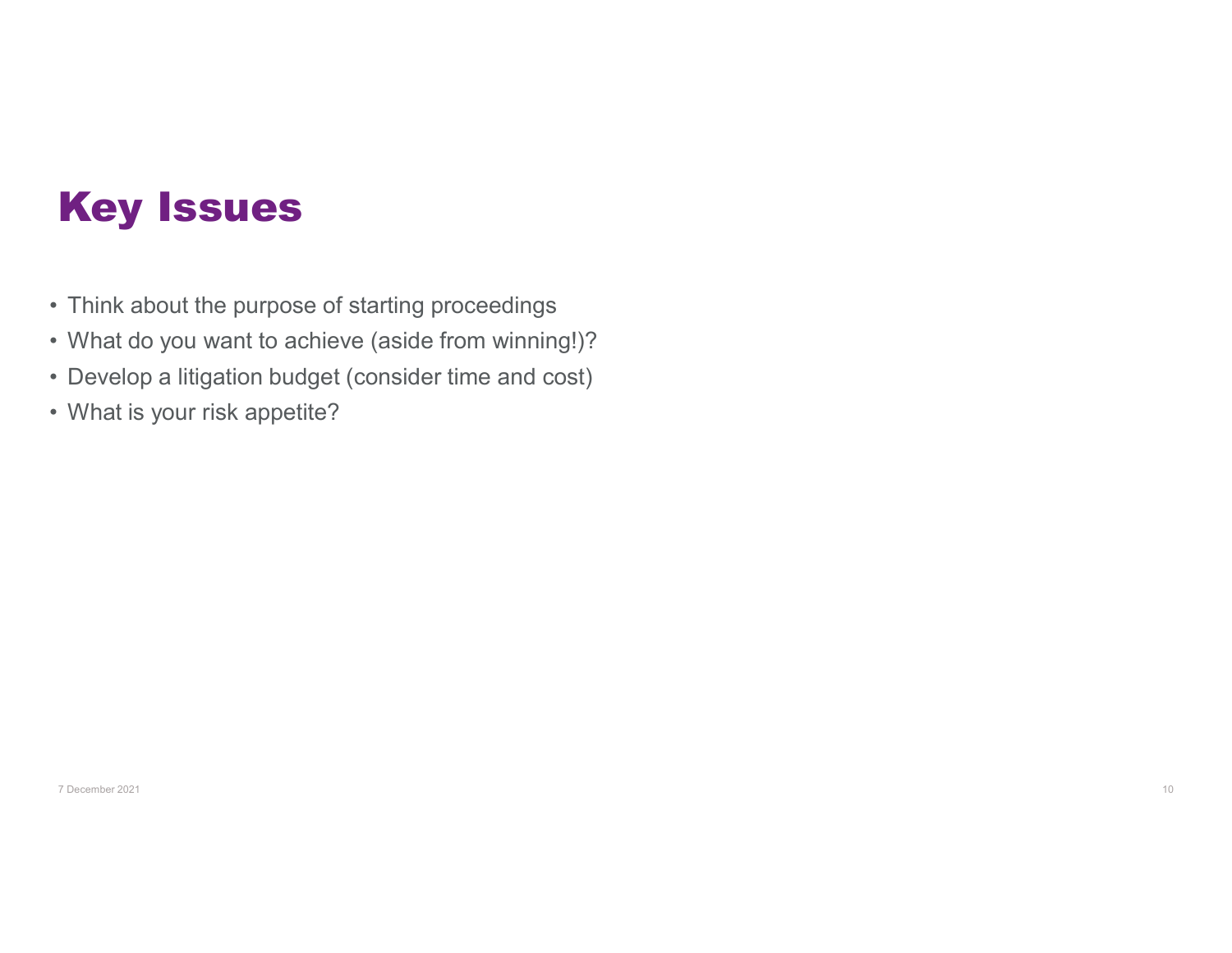# **Tolling Agreements/Stand**<br>• Do any statutory limitation periods apply?<br>• Could impede the ability to make substantive claims **Tolling Agreements/Standstill**<br>• Do any statutory limitation periods apply?<br>• Could impede the ability to make substantive claims Tolling Agreements/Standstill Agreements

- 
-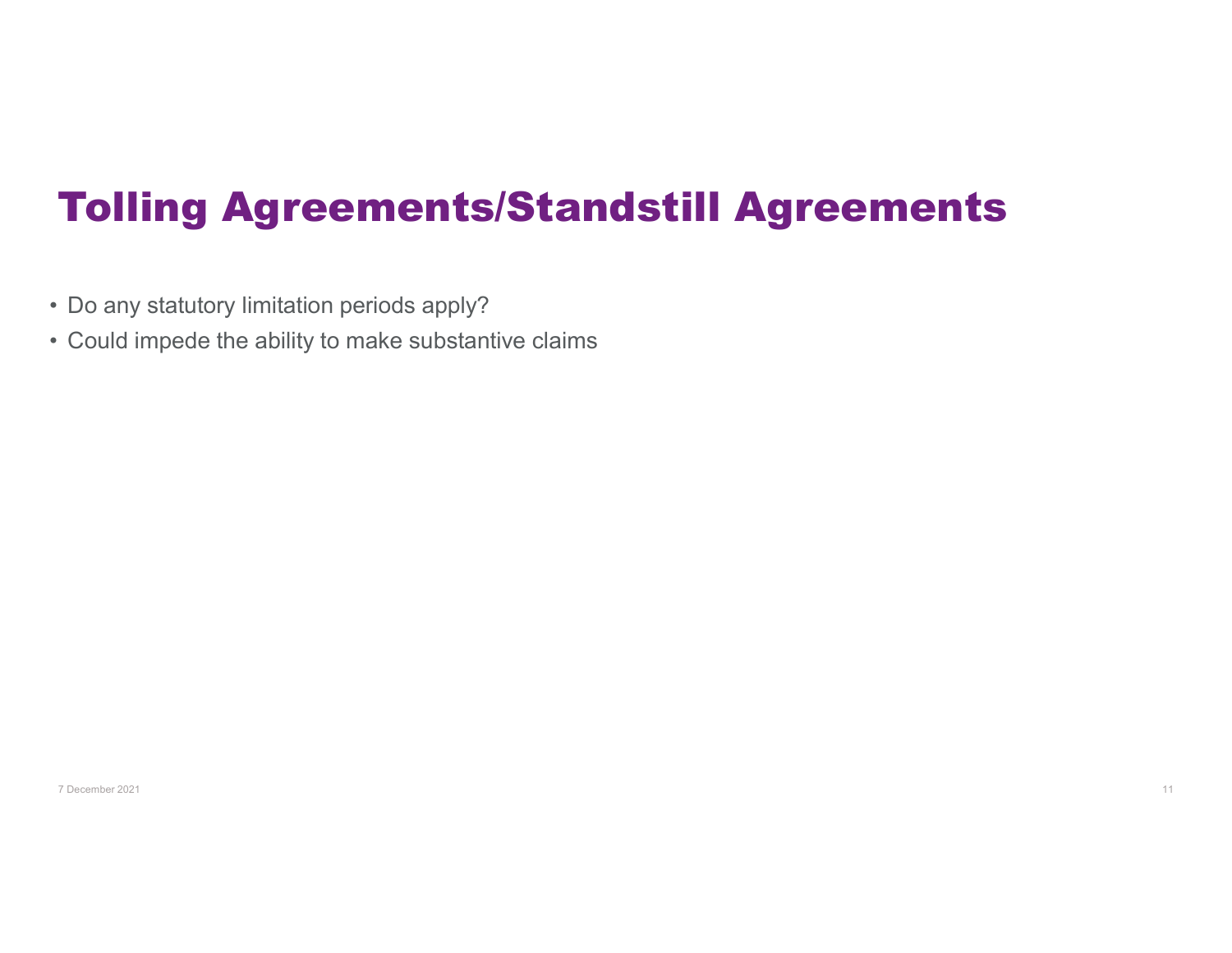### After the Notice to Arbitrate So now what?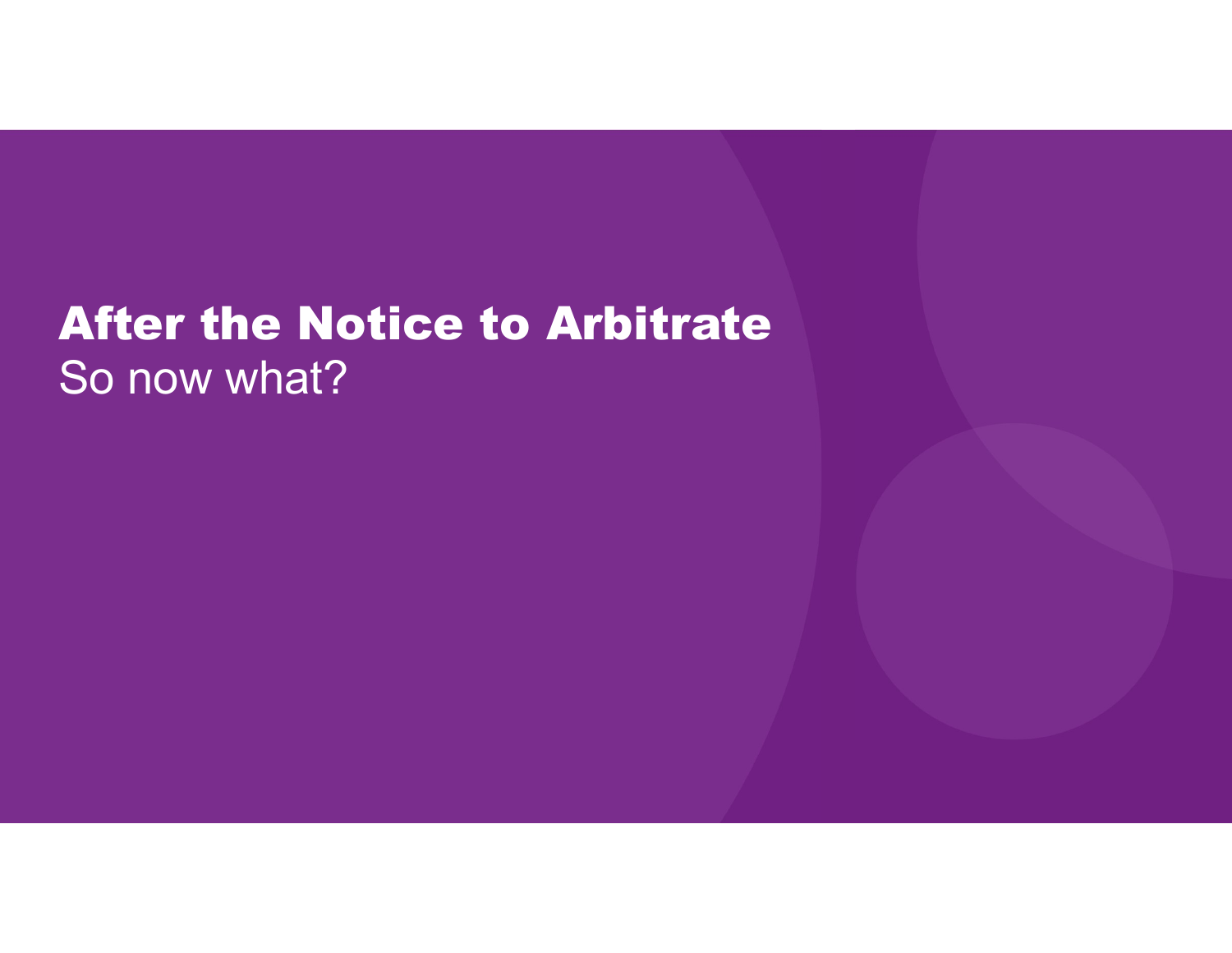## **Building Your Case**<br>• Spend some time really developing your theory of the case<br>• Map out your primary objectives – what are you really looking for? **Building Your Case**<br>• Spend some time really developing your theory of the case<br>• Map out your primary objectives – what are you really looking for?<br>• What are the key messages you want to / need to deliver to your decisi **Building Your Case**<br>• Spend some time really developing your theory of the case<br>• Map out your primary objectives – what are you really looking for?<br>• What are the key messages you want to / need to deliver to your decisi **Building Your Case**<br>
• Spend some time really developing your theory of the case<br>
• Map out your primary objectives – what are you really looking for?<br>
• What are the key messages you want to / need to deliver to your dec Building Your Case Case Theory / Objectives

- 
- 
- What are the key messages you want to / need to deliver to your decision maker? How will you prove that?<br>
Incompetent Contractor? Meddling owner? Extraneous factors? Force majeure?<br>
Therefore 2021
-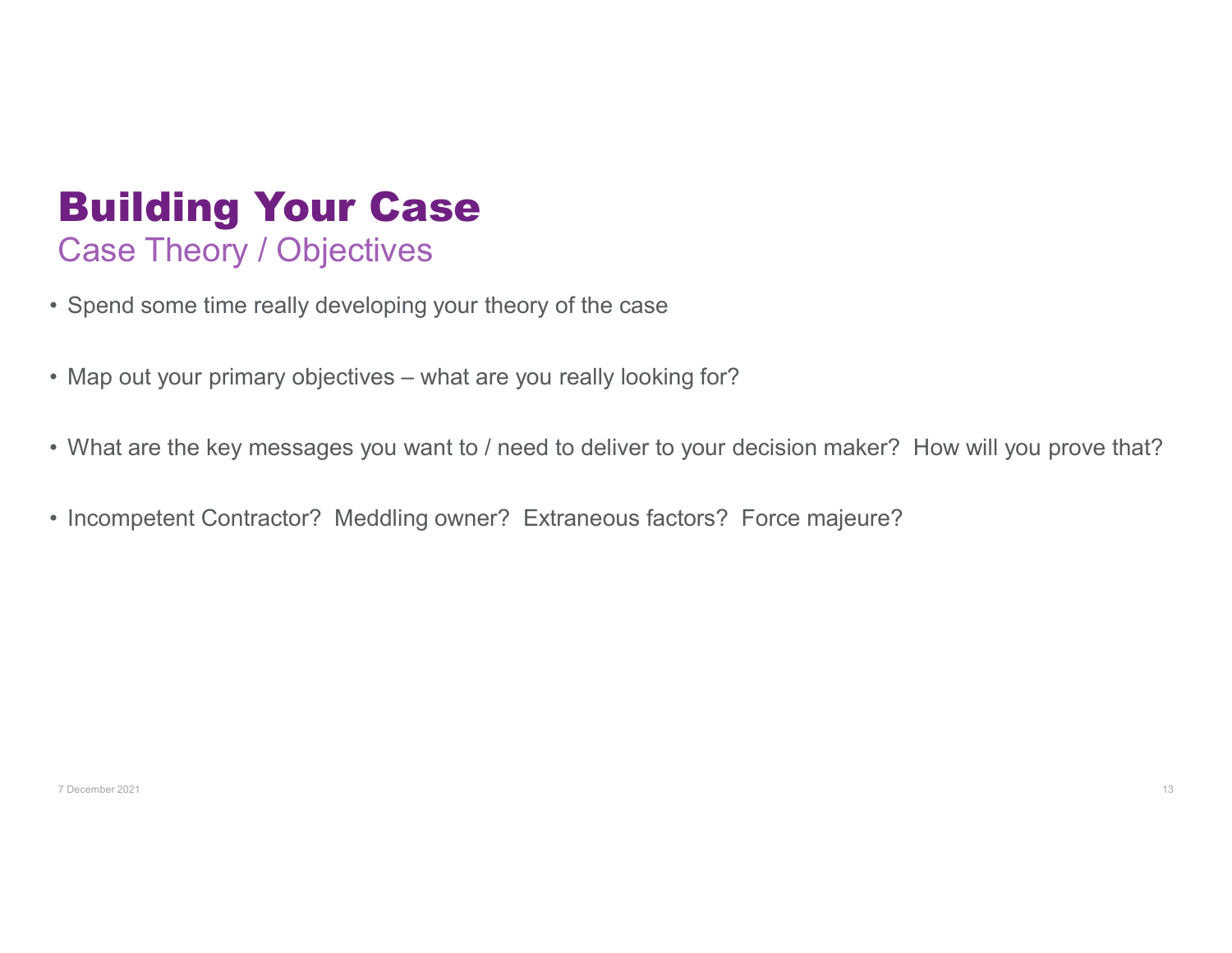## **Building Your Case**<br>
• Every case has "skeletons?<br>
• Every case has "skeletons in the closet" (Hint if you don't know yours, you haven't found them yet)<br>
• EG  $\rightarrow$  project executive bemoaning team's poor workmanship / de **Building Your Case**<br>
• Every case has "skeletons?<br>
• Every case has "skeletons in the closet" (Hint if you don't know yours, you haven't found them<br>
• EG  $\rightarrow$  project executive bemoaning team's poor workmanship / delay<br> **Building Your Case**<br>
What are the skeletons?<br>
• Every case has "skeletons in the closet" (Hint if you don't know yours, yo<br>
• EG  $\rightarrow$  project executive bemoaning team's poor workmanship / delay<br>
• EG  $\rightarrow$  over eager prom **Building Your Case**<br>
What are the skeletons?<br>
• Every case has "skeletons in the closet" (Hint if you don't know yours, your EG  $\rightarrow$  project executive bemoaning team's poor workmanship / delay<br>
• EG  $\rightarrow$  over eager promi **Building Your Case**<br>
What are the skeletons?<br>
• Every case has "skeletons in the closet" (Hint if you don't know yours<br>
• EG  $\rightarrow$  project executive bemoaning team's poor workmanship / delay<br>
• EG  $\rightarrow$  over eager promises **Building Your Case**<br>
• Every case has "skeletons?<br>
• Every case has "skeletons in the closet" (Hintif you don't know yours, you haven't found them yet)<br>
• EG  $\rightarrow$  project executive bemoaning team's poor workmanship / del • Every case has "skeletons?<br>• Every case has "skeletons in the closet" (Hint if you<br>• EG  $\rightarrow$  project executive bemoaning team's poor wo<br>• EG  $\rightarrow$  over eager promises made from customer ar<br>• EG  $\rightarrow$  over painting a rosy Building Your Case What are the skeletons?

- 
- 
- 
- 
- 
- $EG \rightarrow$  polyeot solution to binding details and by the main specifical state from customer and client  $EG \rightarrow$  owner painting a rosy picture in the press<br> $EG \rightarrow$  not always leading with your "best and brightest"<br>Your mission is
-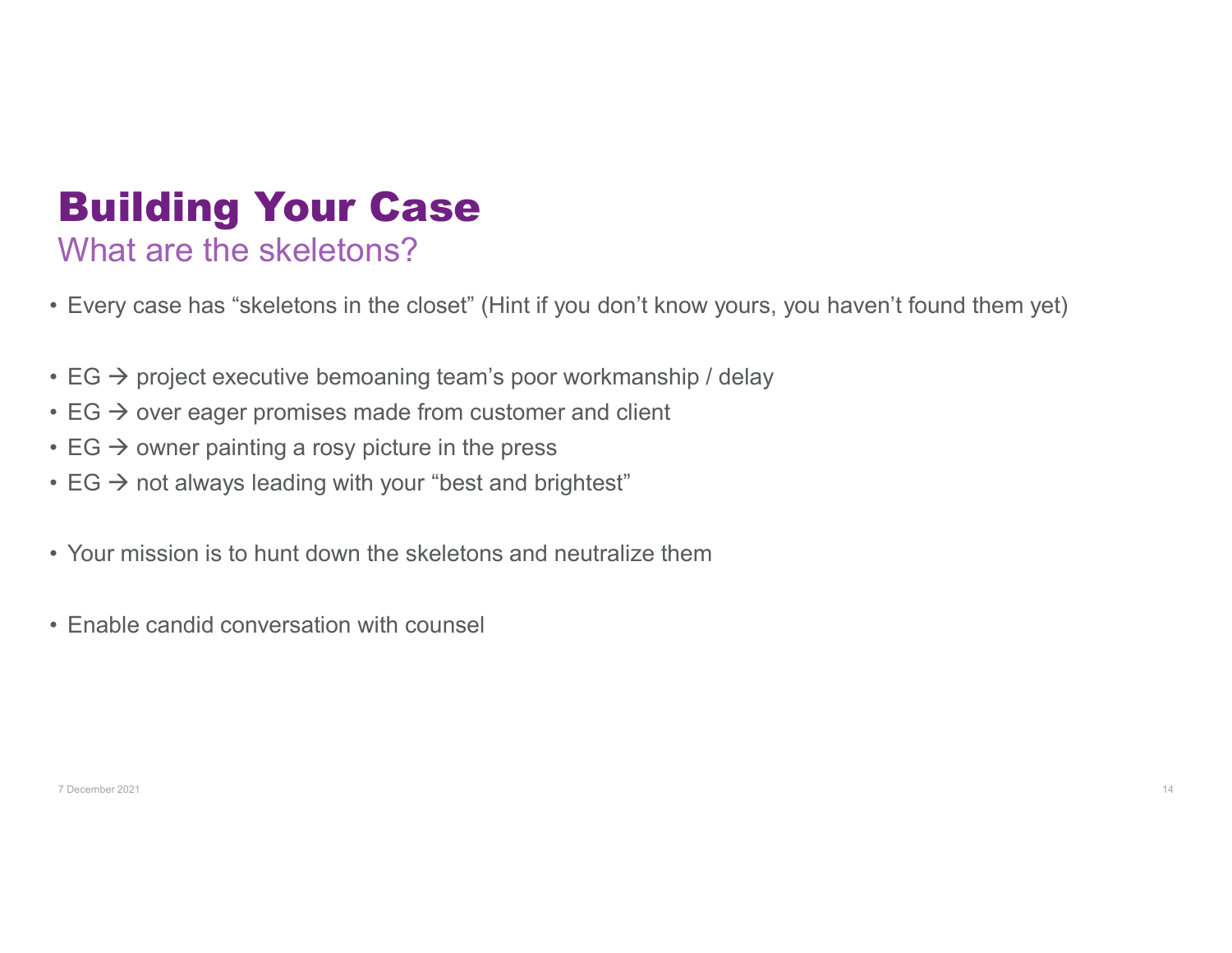# **Setting Your Procedure**<br>
DIY vs Established?<br>
• Really get to know your procedure<br>
• If possible, setup a "Terms of Reference" with the other side (<br>
• draft if possible) **Setting Your Procedure**<br>
DIY vs Established?<br>
• Really get to know your procedure<br>
• If possible, setup a "Terms of Reference" with the other side (you should *d*<br>
draft if possible)<br>
• Manage timelines and expectations b Setting Your Procedure DIY vs Established?

- 
- **Setting Your Procedure**<br>
DIY vs Established?<br>
 Really get to know your procedure<br>
 If possible, setup a "Terms of Reference" with the other side (you should ALWAYS take the pen on the first<br>
of aft if possible)<br>
 Manag draft if possible) **Setting Your Procedure**<br>
DIY vs Established?<br>
• Really get to know your procedure<br>
• If possible, setup a "Terms of Reference" with the other side (you should ALWAYS take the<br>
draft if possible)<br>
• Manage timelines and ex DIY vs Established?<br>• Really get to know your procedure<br>• If possible, setup a "Terms of Reference" with the other s<br>draft if possible)<br>• Manage timelines and expectations both internally and e<br>• Set clear expectations for These three terms of Noterting Management is the control of the control of the state of the particle in the material of the particle in the matrix of the particle in the matrix of the particle in the matrix of the particle
- 
- 
-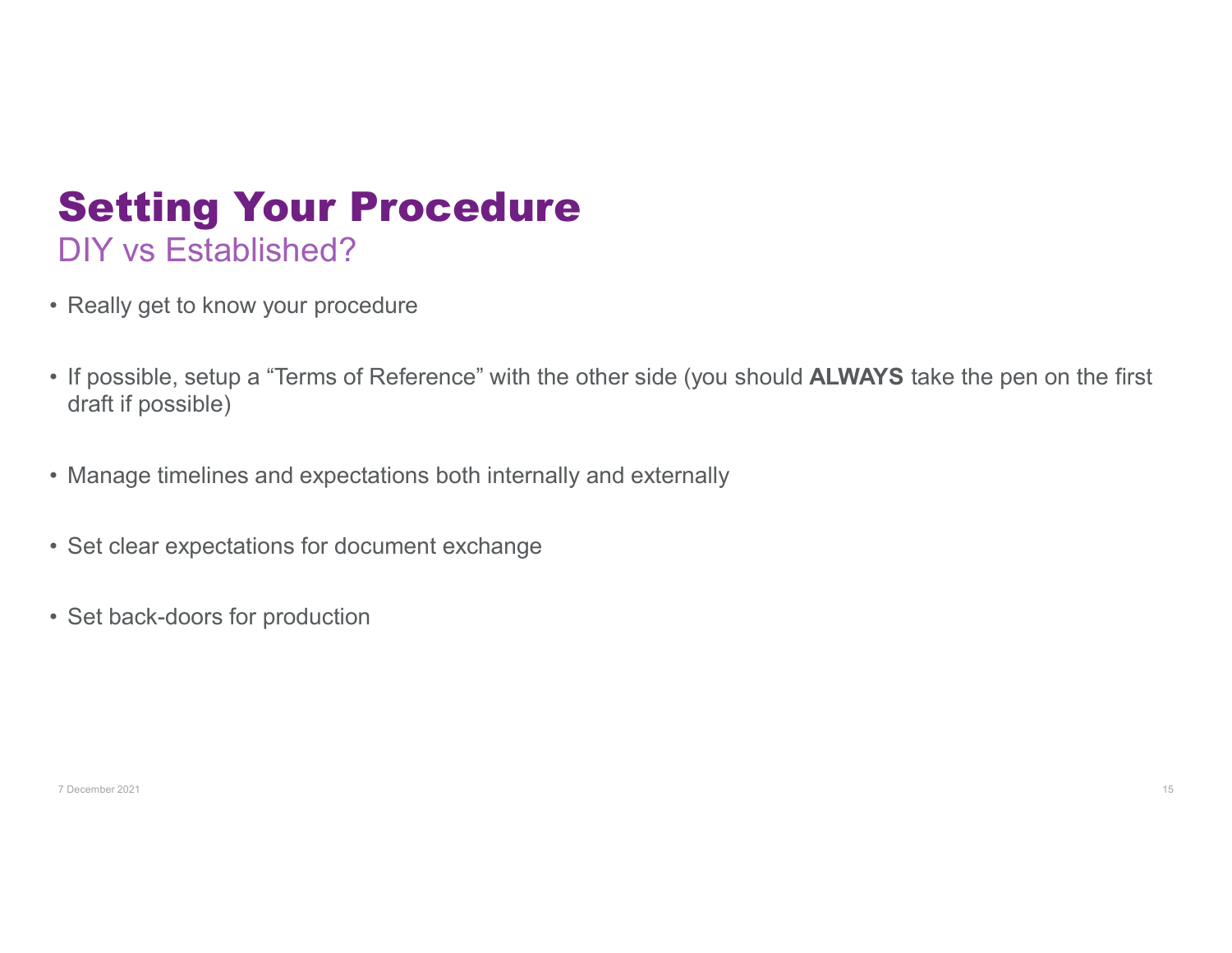# **Setting Your Procedure**<br>
ADRIC vs ICC<br>
• Benefits and disadvantages to both – what does the Contract say?<br>
• How close to a litigation process do you want to be? **Setting Your Procedure**<br>
ADRIC vs ICC<br>
• Benefits and disadvantages to both – what does the Contract say?<br>
• How close to a litigation process do you want to be?<br>
• (Much more can be said on this topic, so stay tuned!) **Setting Your Procedure**<br>
ADRIC vs ICC<br>
• Benefits and disadvantages to both – what does the Contract say?<br>
• How close to a litigation process do you want to be?<br>
• (Much more can be said on this topic, so stay tuned!) Setting Your Procedure **Setting Your Procedure**<br>ADRIC vs ICC<br>Benefits and disadvantages to both – what does the Contract

- 
- 
- $(Much more can be said on this topic, so stay tuned!)$ <br> $( Wuch more can be said on this topic, so stay tuned!)$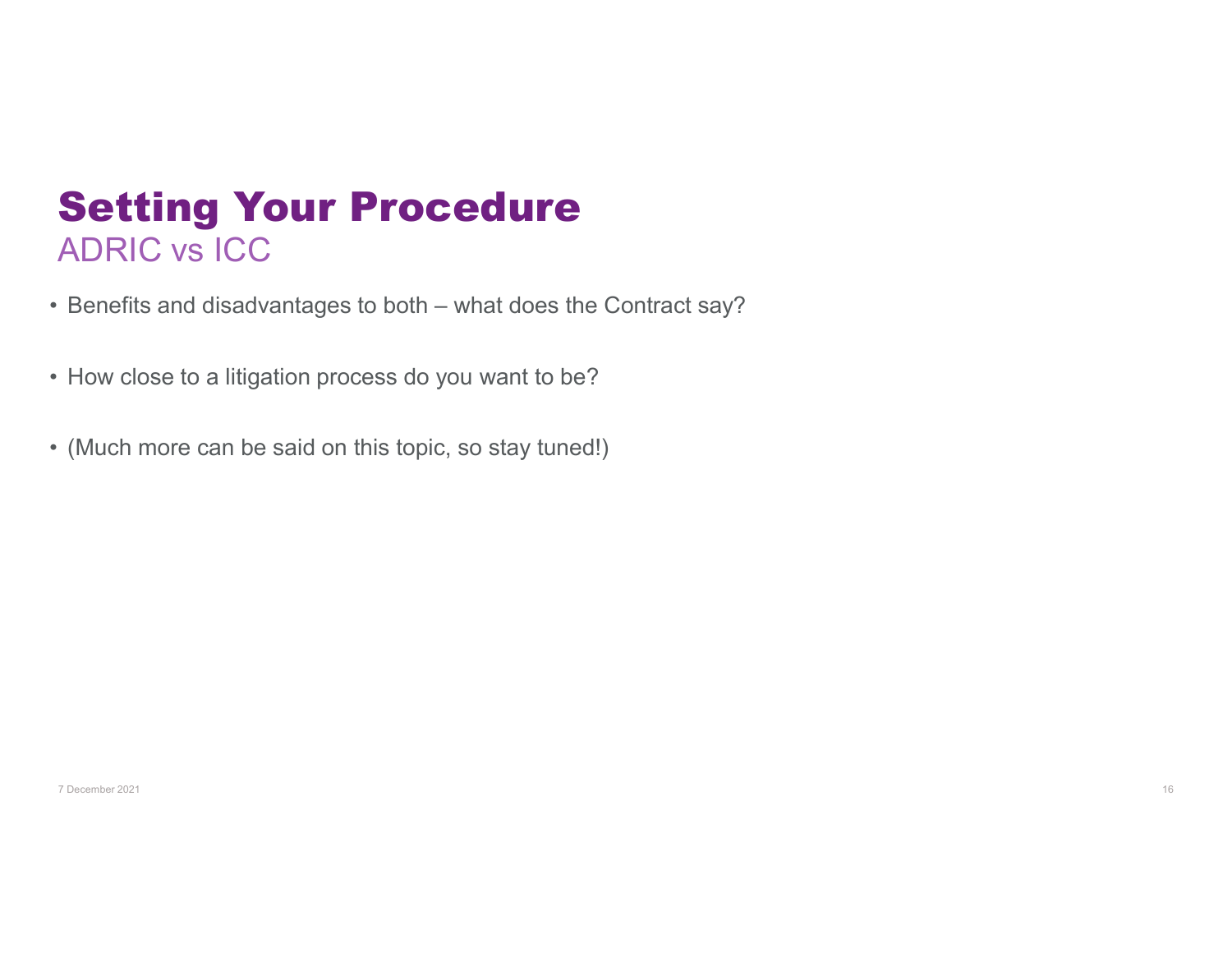## **Dealing with Documents**<br>
Take control, segregate and know what you have<br>
• All major arbitration files will inevitably be document intensive<br>
• Was there a project database? (EG Acconex, Disco etc) What is the acces **Dealing with Documents**<br>
Take control, segregate and know what you have<br>
All major arbitration files will inevitably be document intensive<br>
• Was there a project database? (EG Acconex, Disco etc) What is the access?<br>
• C **Dealing with Documents**<br>
Take control, segregate and know what you have<br>
All major arbitration files will inevitably be document intensive<br>
• Was there a project database? (EG Acconex, Disco etc) What is the access?<br>
• C **Dealing with Documents**<br>
• All major arbitration files will inevitably be document intensive<br>
• Was there a project database? (EG Acconex, Disco etc) What is the access?<br>
• Control document access  $\rightarrow$  legal share drives **Dealing with Document**<br>Take control, segregate and know v<br>• All major arbitration files will inevitably be docume<br>• Was there a project database? (EG Acconex, Dis<br>• Control document access  $\rightarrow$  legal share drives wit<br>• C Dealing with Documents Take control, segregate and know what you have

- 
- 
- 
- From the decoration of the state of the state of the state of the state of the state of the state of the state of the state of the state of the state of the state of the state of the state of the state of the state of the
-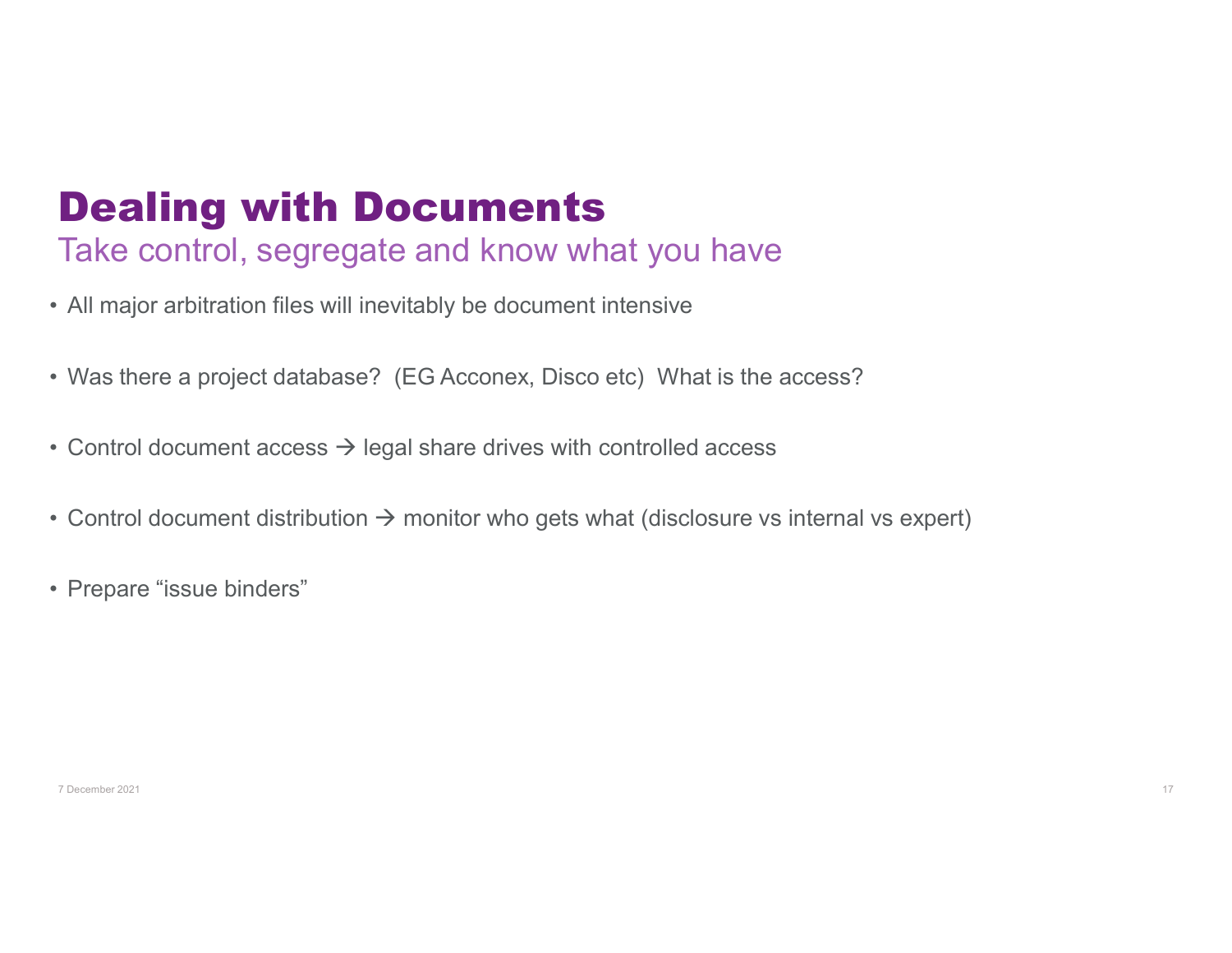## **Dealing with Experts**<br>
Know what the Tribunal needs to know<br>
• What sort of expert do you want?<br>
• Seasoned testifying experts vs practicing experts<br>
• Local experience vs state of the art knowledge<br>
• Standard of care (d **Dealing with Experts**<br>
Know what the Tribunal needs to know<br>
What sort of expert do you want?<br>
• Seasoned testifying experts vs practicing experts<br>
• Local experience vs state of the art knowledge<br>
• Standard of care (dis **Dealing with Experts**<br>
Show what the Tribunal needs to know<br>
What sort of expert do you want?<br>
• Seasoned testifying experts vs practicing experts<br>
• Local experience vs state of the art knowledge<br>
• Standard of care (dis **Dealing with Experts**<br>
Show what the Tribunal needs to know<br>
What sort of expert do you want?<br>
• Seasoned testifying experts vs practicing experts<br>
• Local experience vs state of the art knowledge<br>
• Standard of care (dis **Dealing with Experts**<br>
Know what the Tribunal needs to kr<br>
• What sort of expert do you want?<br>
• Seasoned testifying experts vs practicing experts<br>
• Local experience vs state of the art knowledge<br>
• Standard of care (dis **Dealing with Experts**<br>
Show what the Tribunal needs to know<br>
What sort of expert do you want?<br>
• Seasoned testifying experts vs practicing experts<br>
• Local experience vs state of the art knowledge<br>
• Standard of care (dis **Dealing with Experts**<br>
Show what the Tribunal needs to know<br>
What sort of expert do you want?<br>
• Seasoned testifying experts vs practicing experts<br>
• Local experience vs state of the art knowledge<br>
• Standard of care (dis **Dealing with Experts**<br>
Show what the Tribunal needs to know<br>
What sort of expert do you want?<br>
• Seasoned testifying experts vs practicing experts<br>
• Local experience vs state of the art knowledge<br>
• Standard of care (dis **Dealing with Experts**<br>
Know what the Tribunal needs to kr<br>
• What sort of expert do you want?<br>
• Seasoned testifying experts vs practicing experts<br>
• Local experience vs state of the art knowledge<br>
• Standard of care (dis Dealing with Experts

# **Dealing with Experts**<br>
Show what the Tribunal needs to know<br>
What sort of expert do you want?<br>
• Seasoned testifying experts vs practicing experts<br>
• Local experience vs state of the art knowledge<br>
• Standard of care (dis Show what the Tribunal needs to know<br>
What sort of expert do you want?<br>
• Seasoned testifying experts vs practicing experts<br>
• Local experience vs state of the art knowledge<br>
• Standard of care (discipline) vs delay/damag Know what the Tribunal needs to know

- 
- What sort of expert do you want?<br>
 Seasoned testifying experts vs practicing experts<br>
 Local experience vs state of the art knowledge<br>
 Standard of care (discipline) vs delay/damages<br>
How do you find them?<br>
 Experts fo
	-
- Standard of care (discipline) vs delay/damages<br>
How do you find them?<br>
 Experts for hire<br>
 Business relationships<br>
 Industry referrals<br>
Must-haves<br>
 Technical knowledge<br>
 Independence<br>
 Experience<br>
 Experience<br>
•
- -
	-
	-
- -
	-
	-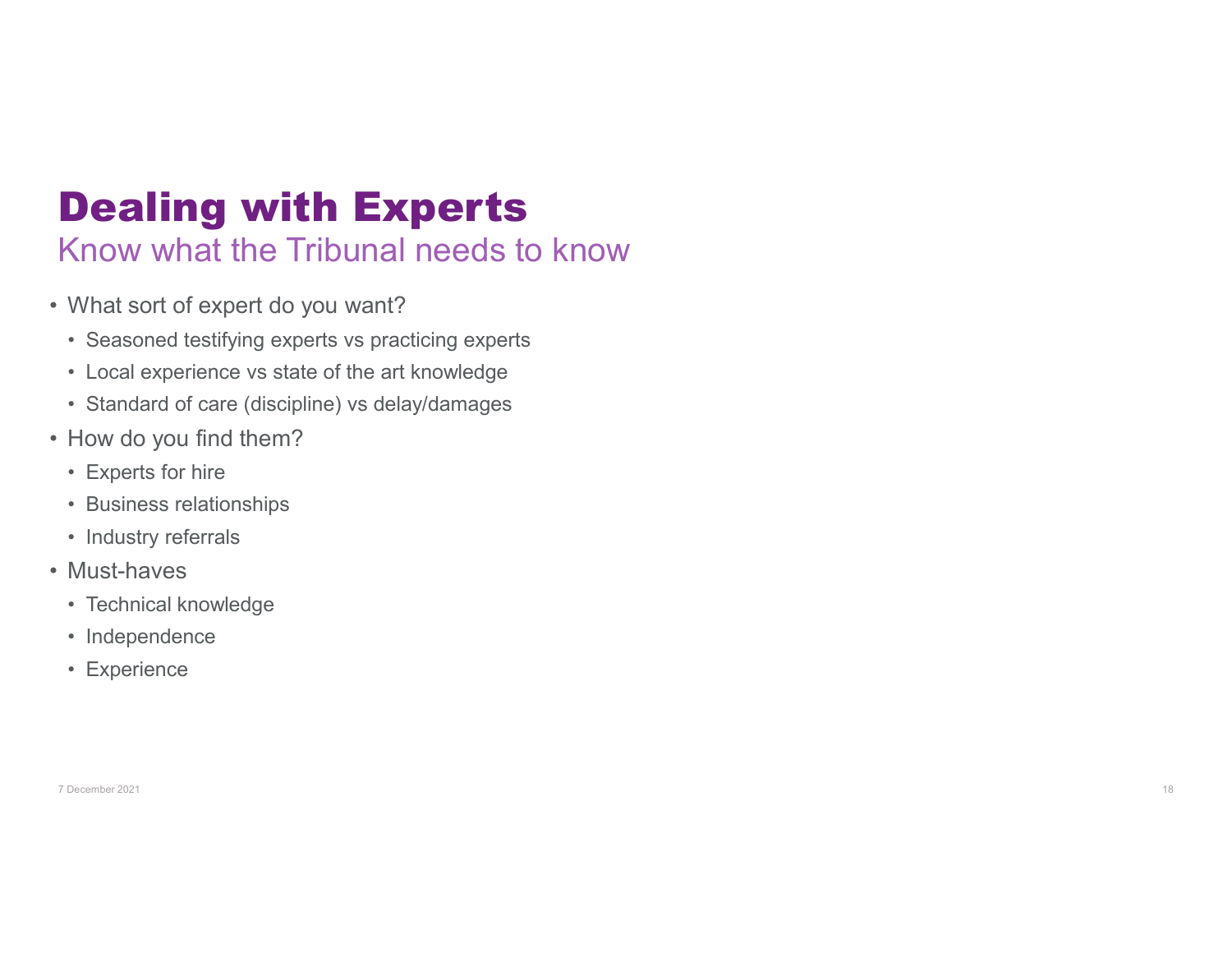# **Role of the Project Team**<br> **Condensity** Don't ignore your own resources<br>
• Get a core team together of internal people who lived the project or at least understand the project<br>
• Make sure to have the project team downloa Role of the Project Team Don't ignore your own resources

- 
- 
- **Role of the Project Team**<br>
 Get a core team together of internal people who lived the project or at least understand the project<br>
 Make sure to have the project team download their wealth of information to the legal tea **Fighthance Solution**<br>
• Get a core team together of internal people who lived the project or at least understand the project<br>
• Make sure to have the project team download their wealth of information to the legal team<br>
• evidence? (Or who might be both?) Perform the analysis early on – who is supporting the legal team and who might be called upon to provide<br>evidence? (Or who might be both?)<br>evidence? (Or who might be both?)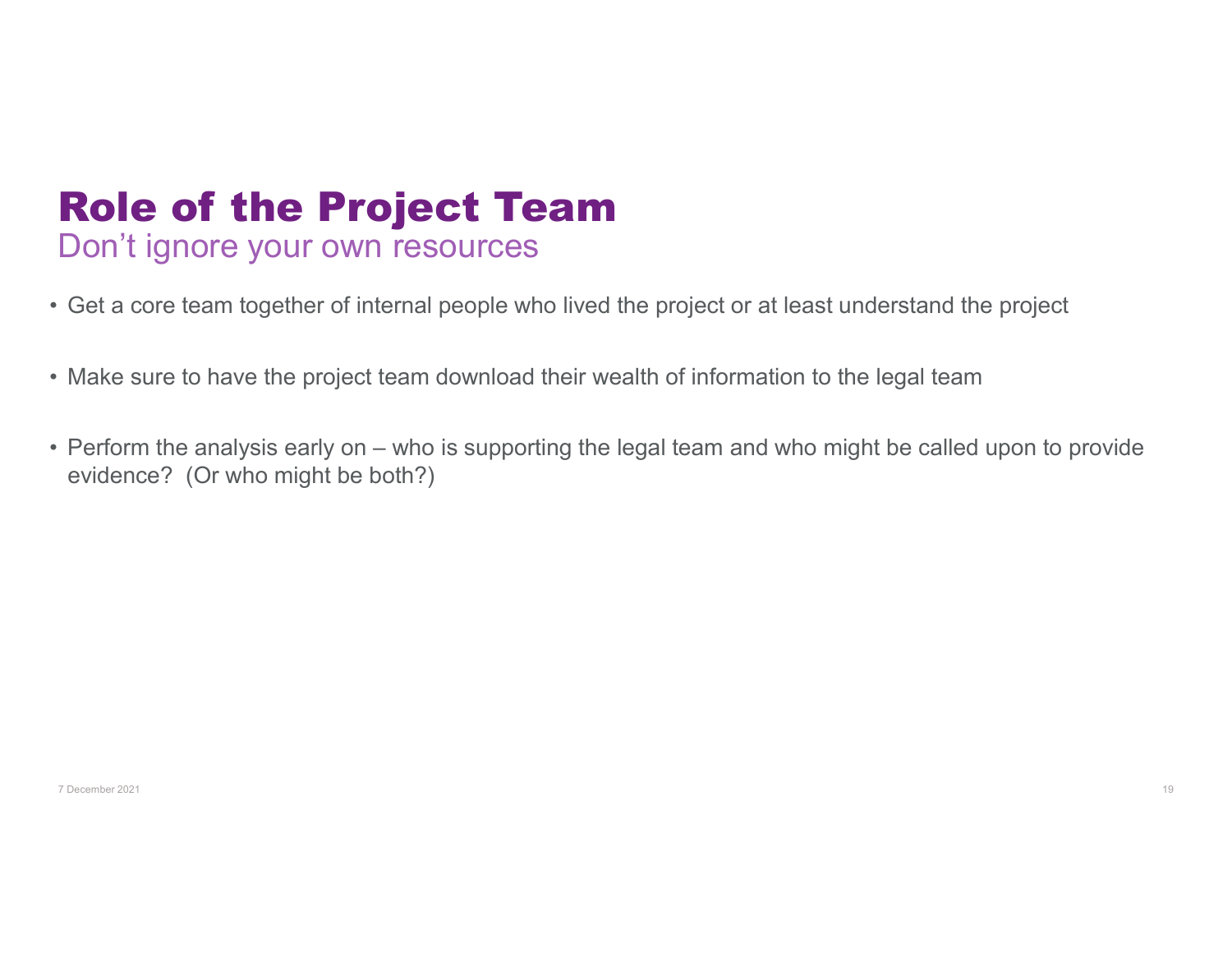## **Role of Witnesses**<br>
Documents build cases, witnesses can knock them down<br>
• What does your procedure say? (Limit on witnesses? Witness statement? Cross examination?)<br>
• Select your witnesses carefully  $\rightarrow$  want both cred **Role of Witnesses**<br>
Documents build cases, witnesses can knock them down<br>
• What does your procedure say? (Limit on witnesses? Witness statement? Cross examination?)<br>
• Select your witnesses carefully  $\rightarrow$  want both cred **Role of Witnesses**<br>
Documents build cases, witnesses can knock<br>
• What does your procedure say? (Limit on witnesses? Witness s<br>
• Select your witnesses carefully  $\rightarrow$  want both credible executives<br>
• Be selective – more i **Role of Witnesses**<br>
Documents build cases, witnesses<br>
• What does your procedure say? (Limit on witnesses<br>
• Select your witnesses carefully  $\rightarrow$  want both credity<br>
• Be selective – more is not always better<br>
• Prepare y Role of Witnesses Documents build cases, witnesses can knock them down

- 
- 
- Be selective more is not always better<br>
Prepare your witnesses properly<br>
Therefore your witnesses properly<br>
Therefore your witnesses properly<br>
Therefore your witnesses properly<br>
Therefore your witnesses properly<br>
Therefo
-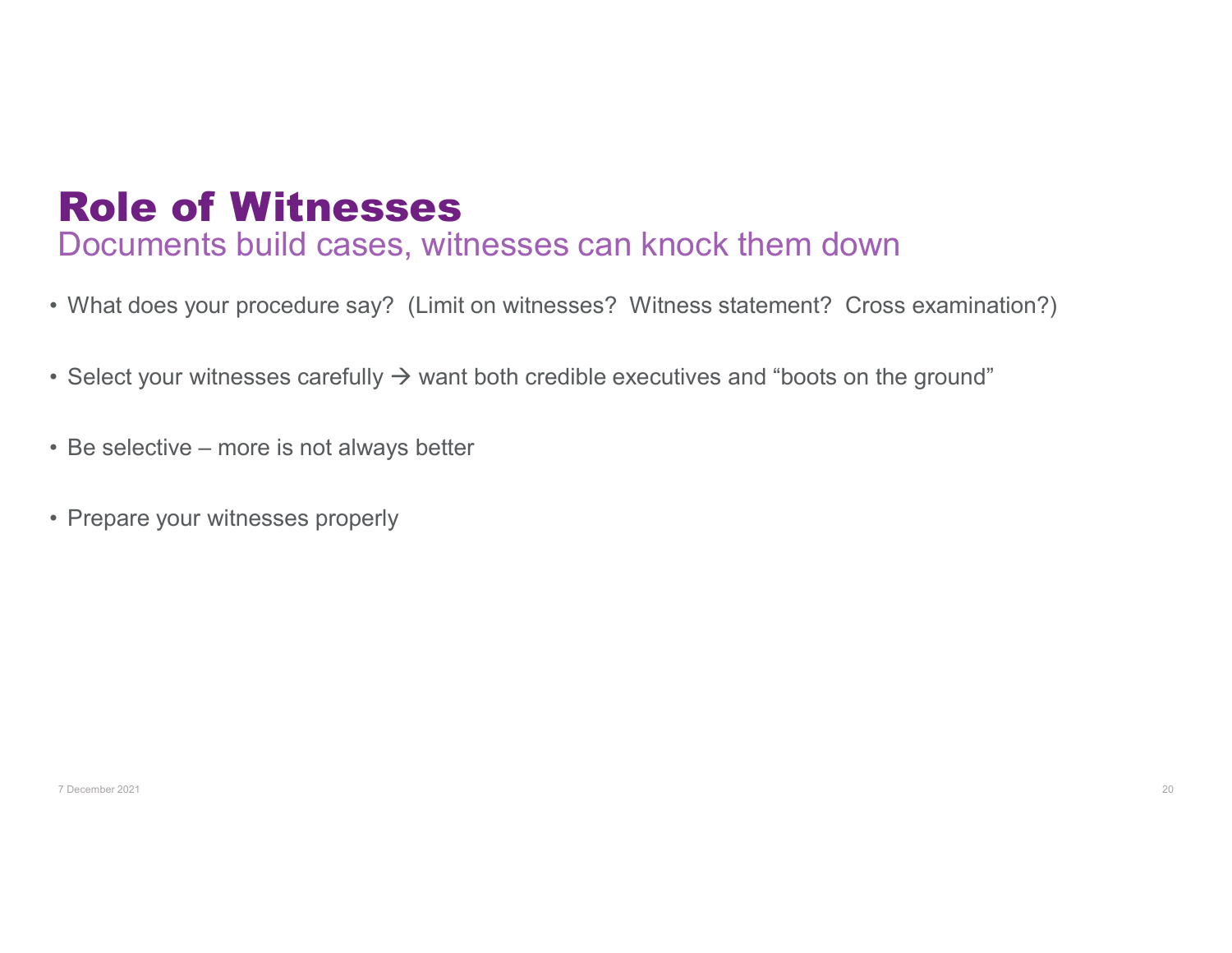# **Type of Hearing**<br>
Virtual Hearing<br>
• Benefits of a clear virtual protocol<br>
• Use of an experienced virtual case manager for m **Type of Hearing**<br>• Benefits of a clear virtual protocol<br>• Use of an experienced virtual case manager for more complex proceedings<br>• Preparation is key **Type of Hearing**<br>Virtual Hearing<br>• Benefits of a clear virtual protocol<br>• Use of an experienced virtual case manager for m<br>• Preparation is key Type of Hearing Virtual Hearing

- 
- Preparation is key<br>Preparation is key<br>Therefore 2021
-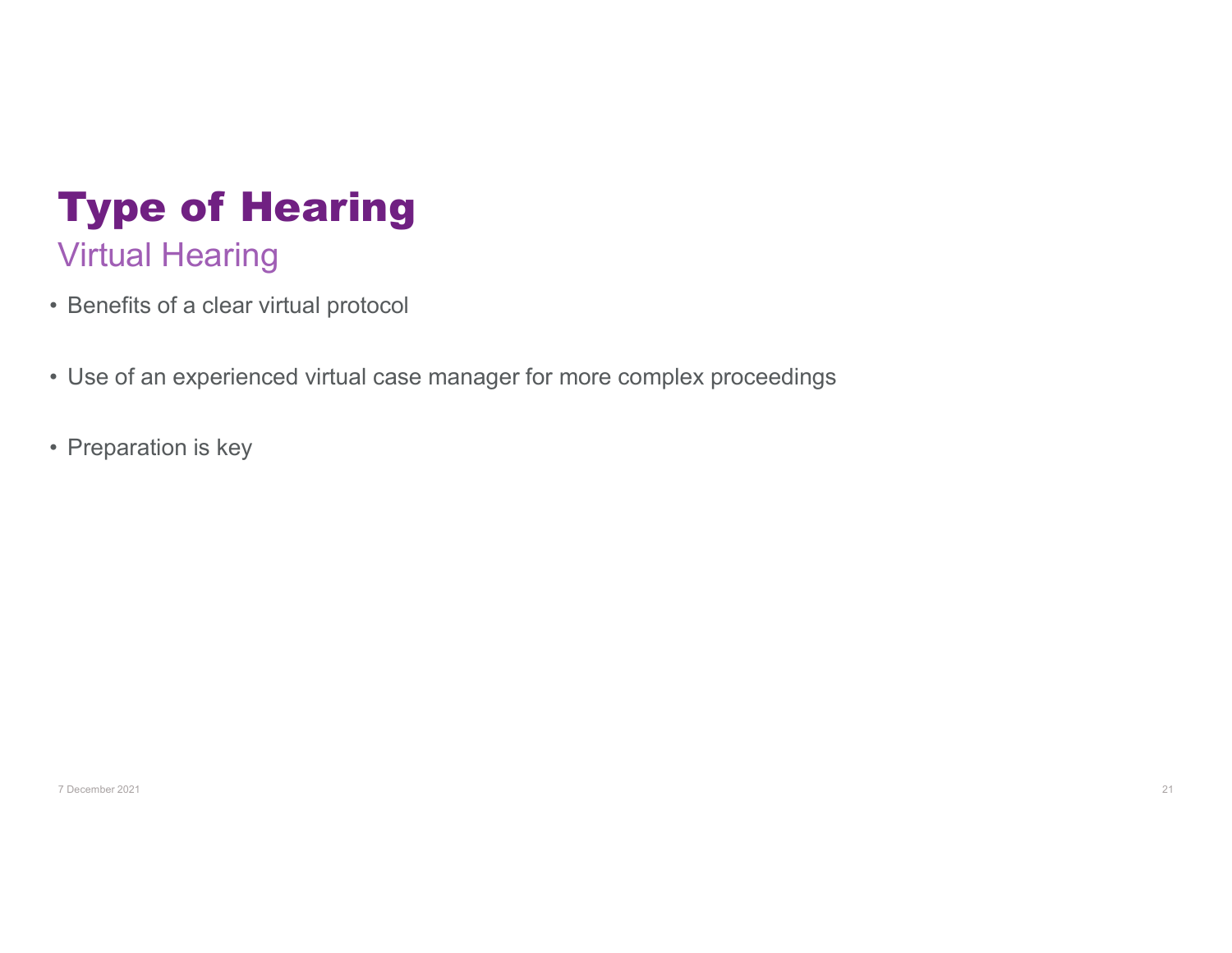#### 大成DENTONS

## Questions



Alim Khamis



alim.khamis@dentons.com michael.sestito@dentons.comMichael S. Sestito D+1 780 423 7300